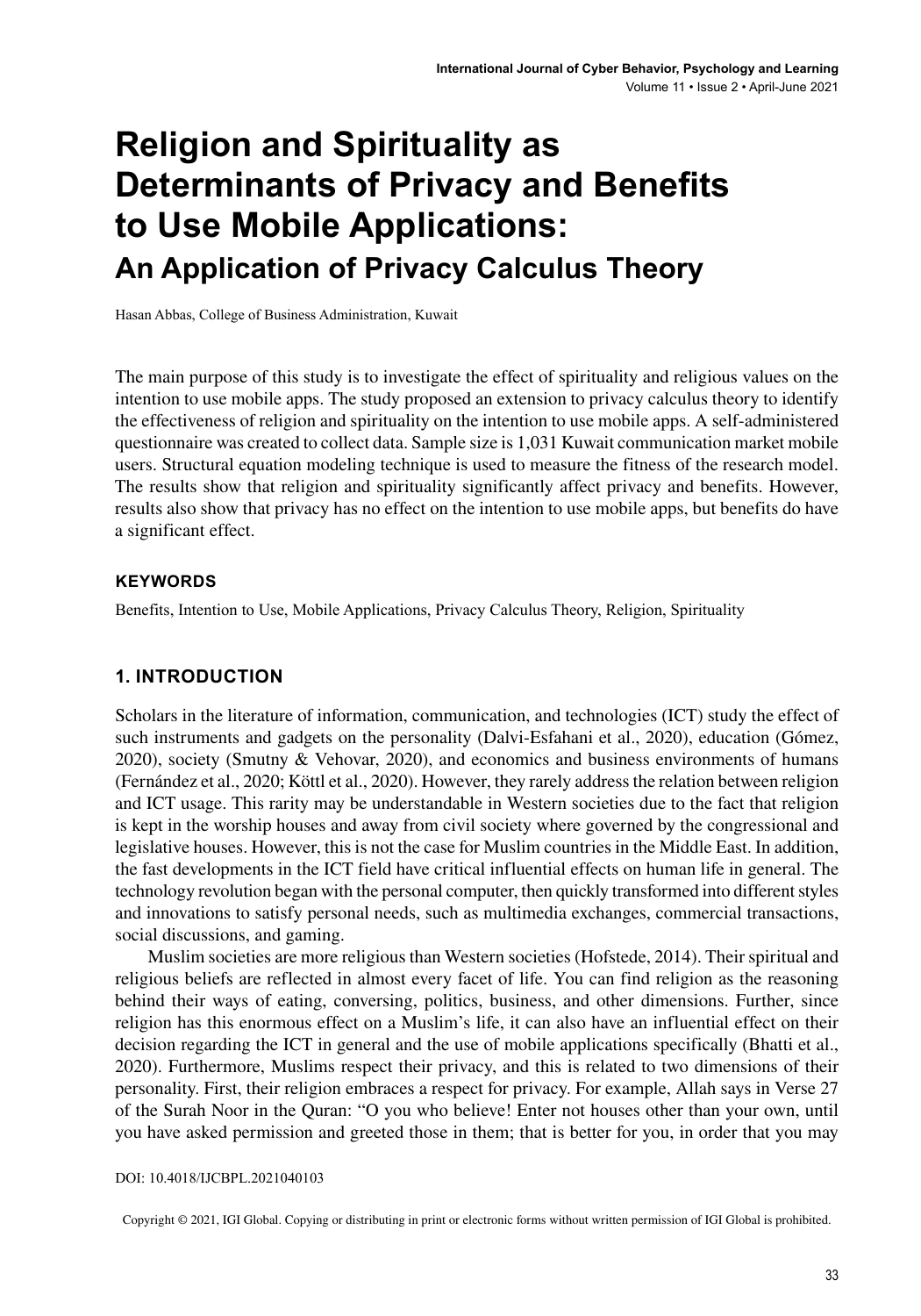remember". There are other verses and surahs that are along the same theme, such as Verses 58 and 53 in Surah Noor. Second, many scholars also find this respect for privacy in the social and cultural values of Muslims, specially the studies by Geert Hofstede (Hofstede, 2014).

Accordingly, cultural and spiritual values were not studied. The majority of publications of scholars in the region do not focus on religion as determinant of privacy and intention to use of mobile applications. Instead, scholars give more attention towards well studied factors such as hedonic motivation factors (Al-Azawei & Alowayr, 2020; Baabdullah, et al., 2019), trust (Hassan & Wood, 2020; Julsrud & Krogstad, 2020), risk and security (Abed, 2020; Alkhowaiter, 2020; Hassan & Wood, 2020), social influence (Baabdullah et al., 2019; Hassan & Wood, 2020). However, it rare to find studies published in well-respected journals that integrate spirituality and religion in adoption models.

Additionally, privacy is also not given the same amount of concentration as other determinants (see previous publications). Furthermore, according to DATAPORTAL Org. (datareportal.com), Kuwait Internet users reached 4.20 million in 2020 (Kuwait population in 2020 is 4,270 million by Worldometer). The number of internet users increased by 0.6% from 2019 to 2020. This means almost all individuals in Kuwait use mobile devices for their voice and data communications. The shocking figures is that there are 7.38 million mobile connections in 2020, an increase by 317 thousands (+4.5%) from 2019 to 2020, which is 174% of the total population (Kemp, 2020). This makes the effects of privacy and mobile applications usage is highly importance. However, we can find almost no publications that explore the privacy factor as determinant of actual usage or intention to use mobile applications. For example (Abbas & Hamdy, 2015) discussed the effects of quality and justice on intention to continue with mobile service providers, (Rouibah & Abbas, 2006) explore the adoption of camera mobile in the State of Kuwait, (Rouibah et al., 2011) camera mobile adoption in e-commerce, (Rouibah et al., 2009) explore instant messaging in workplace, (Abbas, 2014, 2015) discuss the psychological constructs as antecedents of behavioral intentions to use smart phones, personality disorders in social networking services (Abbas, 2021) and online gaming (Abbas, 2020), and (Abbas, et al., 2019) study determinants of intention to use tablets in education. However, almost all of these published works and many more neglects the importance of privacy as behavioral merit that may affect individual's decisionstowards mobile technology in general and applicationsin precise. Additionally, it is noticeable that perceived benefits was not studied in depth among scholars in the region. May be the reason for such seldom publications is the type of theories that were applied. In general, we could not find more than few studies that applied in fields different from mobile applications such as e-commerce (Al-Debei et al., 2015), knowledge management (Siddique, 2012), and mostly in medical fields.

Thus, the purpose of this study is to measure the influence of religion and spirituality on Muslim's decisions towards their feelings of privacy, gaining benefits, and the intention to adopt and use mobile applications. In order to do this, we run an exploratory factor analysis to identify factors that should be extracted and determine which factors that should be retained for further analysis to test the research model. In the next section we introduce the theoretical background of privacy calculus theory, religion, and intention to use mobile applications. We then close with the theoretical contributions and practical implications, as well as limitations and future work.

#### **2. THEORETICAL DEVELOPMENTS AND HYPOTHESES**

According to the privacy calculus theory, privacy cannot be studied in isolation (Gutierrez et al., 2019). The theory claims that privacy is the net computation result of the deduction equation between the benefits and risks of privacy (Laufer & Wolfe, 1977). Thus, privacy should be viewed and interpreted in economic terms. Dinev and Hart (2006) claim that individuals have strong beliefs on the costs and benefits of disclosing their information. Therefore, when individuals believe that their personal information will be used fairly, they usually behave in a way to maximize their benefits and minimize their negative outcomes.